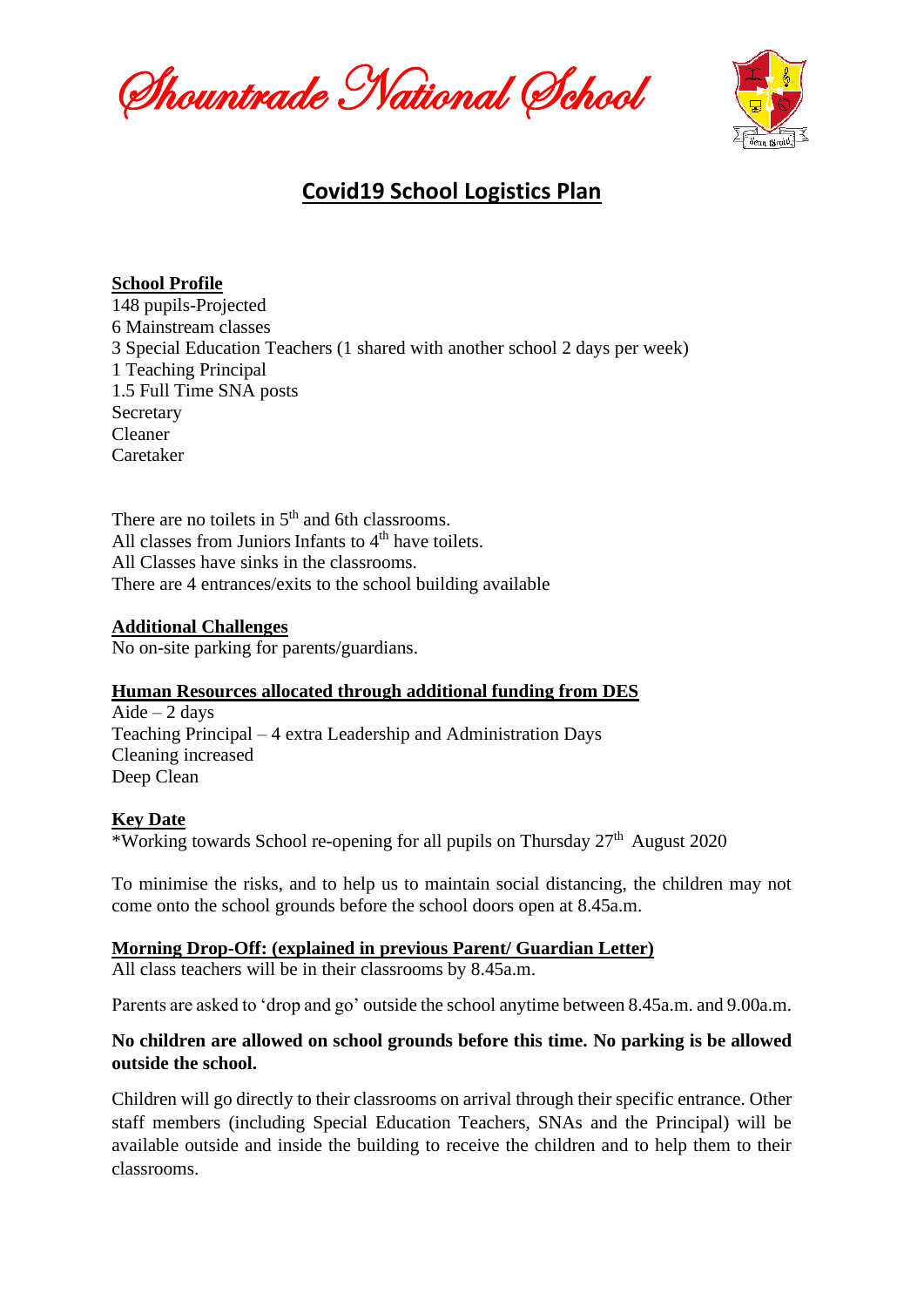Shountrade National School



# **Afternoon Collections: (Explained in previous Parent/ Guardian Letter)**

**This system will apply rain, hail or shine so please make sure that your child comes to school prepared for the weather!**

# **Breaktimes: (Explained in previous Parent/ Guardian Letter)**

The DES guidelines state that the risk of transmission from contact with outside surfaces or play areas is low. Class bubbles will be kept apart on the yard. Pods can mix on the yard.

All classes will come and go to the yard at breaktimes through their own specific entrance/exit.

# **Yard Supervision**

A rota has been organised based on Class Bubbles and the SETs allocated to those classes.

# **Changes to Classroom and School Layout and to School Routines**

The DES guidelines recognise that a common-sense approach is needed in our Primary schools. To that end, every effort will be made to limit interaction within classrooms, to limit contact between class groups and to limit the sharing of common facilities.

The children and their teachers will work in Class Bubbles. A Class Bubble is a grouping which stays apart from other classes as much as possible. The aim of the system within the school is that class groupings mix only with their own class from arrival at school in the morning until the children go home at the end of the school day.

# **P.E.**

PE days, where children wear their school tracksuits, will be on Wednesday Thursday and Friday (Including our first day back). Teachers to decide what specific slots to take. The Halla is out of use to all students for 2020/2021.

# **Team Teaching/Special Education Teachers/Special Needs Assistants**

Staff members (particularly SET's and SNAs) can rotate between areas/classes but this will be minimised where possible. When rotation occurs, agreed sanitising routines will be observed.

SEN teaching will be provided by a blended approach of in-class support and withdrawal. The provision of support will be organised to ensure our support teachers will work, as far as possible, within the confines of a bubble.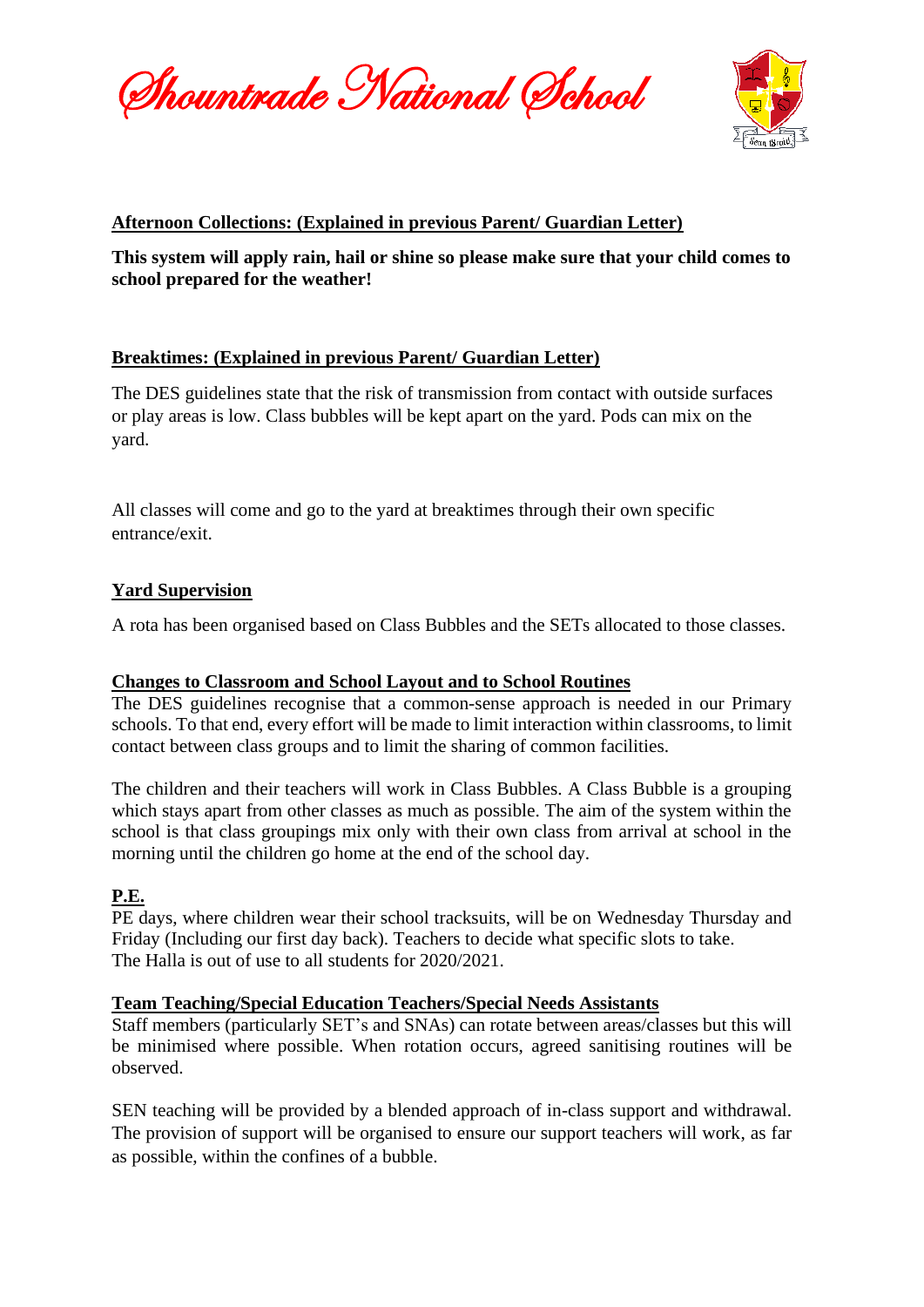Shountrade National School



- **In class-**Where a support teacher is working alongside a class teacher in a classroom, both teachers must be mindful of maintaining social distance from one another. Face coverings must be used by teachers where physical distancing of 2 metres cannot be guaranteed.
- **Withdrawal** Children from different bubbles and pods will not be withdrawn together.
- **Withdrawal**-The tables and chairs in SET rooms will be wiped clean in between different pupils or small groups attending.
- **Literacy Lift Off** Only in 1<sup>st</sup> and 2<sup>nd</sup> Class for 2020/2021.

### **Junior Infants to Second Class**

It is recognised by the Department of Education and Skills that younger children are unlikely to maintain physical distancing indoors so there is no requirement for children from Junior Infants to Second Class to maintain a physical distance within their Class Bubble. However, in Shountrade National School we will model the Pod system in Junior Infants to 2nd Class as much as possible but cannot guarantee social distancing.

### **Third Class to Sixth Class**

Children from Third Class to Sixth Class will be arranged in Pods within their Class Bubbles, with a maximum of 6 pupils per Pod. Each Pod will be at least 1 metre distance from the next Pod. All unnecessary furniture will be removed from these classrooms to create as much space as possible.

#### **Assemblies and SCHOOL NEWSLETTER**

Assemblies or any other gatherings of pupils will not take place in 2020/ 2021. A monthly NEWSLETTER will be produced by 6<sup>th</sup> class for the whole school community and published on the School website every month! These will remain banked under Newsletter on the school website- *www.shountradens.ie*

#### **Corridors**

.

Briefly passing someone in a hall is very unlikely to contribute significantly to the spread of infection if people do not have physical contact and avoid informal group discussions. We will observe our usual practice of keeping distance and we now have facilitated 3 entry points. Crossing and interaction on the corridor is now very limited in line with new procedure and will be constantly monitored.

#### **Additional Measures to Limit Interactions**

Children will go straight to their classrooms from the yard and will not congregate in the corridors or hallways.

Children will not be sent on errands to other classrooms, the secretary's office or the staffroom.

Hand shaking and hugging will **not** be allowed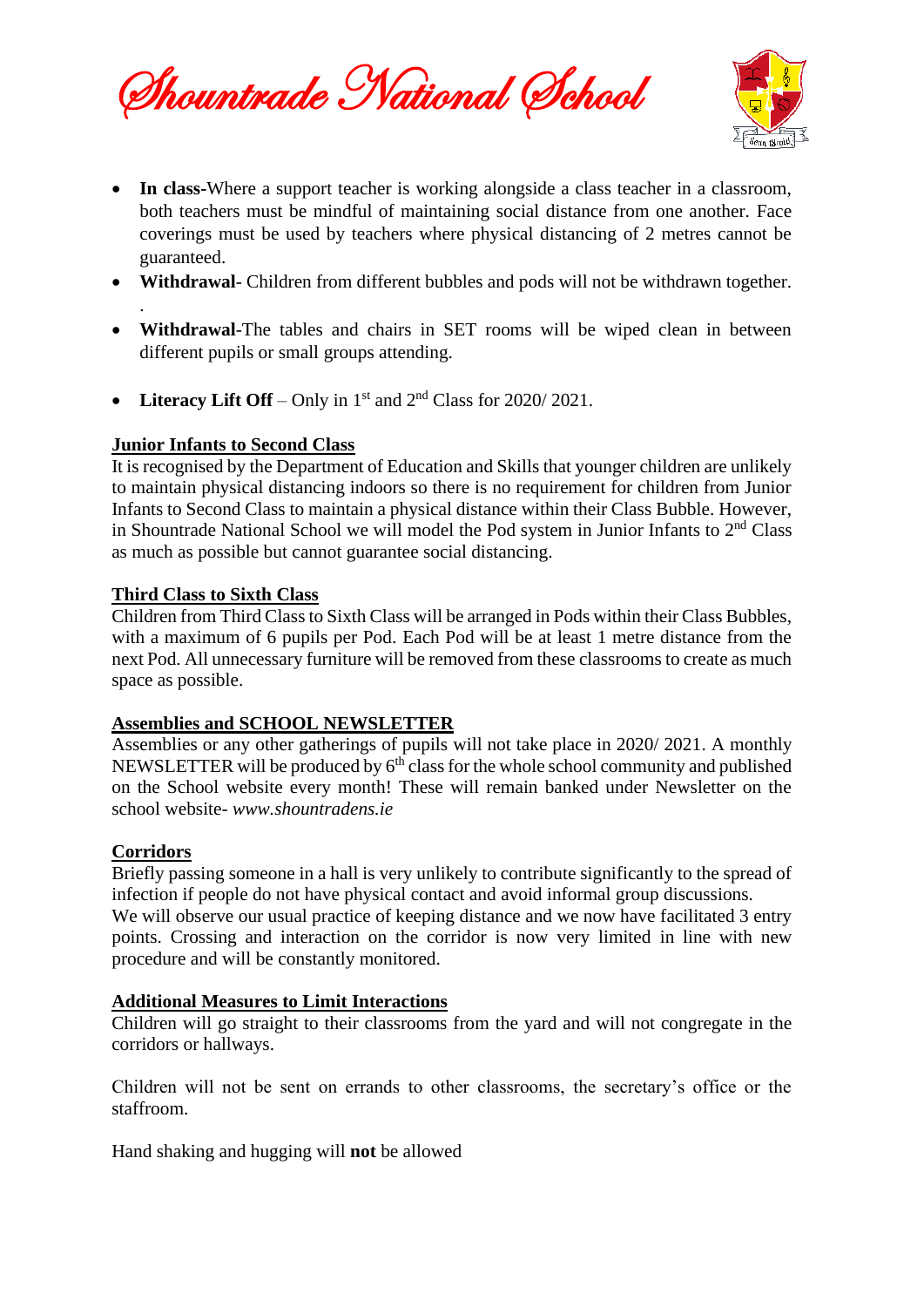Shountrade National School



#### **Doors and Windows**

Where practical, all internal doors will be left open to minimise hand contact with common surfaces.

To ensure that classrooms are well ventilated, windows will be kept open as often as possible, and will be opened while children are taking breaks in the playground.

Windows should be opened when children are singing as a group, or when they are playing musical instruments.

### **Cloakrooms and Toilets**

Children will use their own designated toilets at break time. These toilets will not be used by other children at breaktimes. Children will be encouraged to use the toilets in their own rooms before they go out on yard.

Coats, scarfs etc. will be placed on children's own chairs in their own desk space. Avoiding any congregation or mixing of clothing.

#### **Lunches**

Parents must make sure that children bring their lunches to school to avoid adults having to come to the school during the day. Please remind your children not to share their food or drinks with other children.

Pupils will wash or sanitise their hands prior to eating. Children will eat their lunches at their own desk.

To ensure physical distancing, there will be no food bins in the classrooms. This also removes a 'high touched surface' from the class. **All children will bring home their own food and lunch waste every day.**

Children are advised to use lunch boxes as their waste can be stored in these and cleaned each evening by the children/parents. **It is imperative that lunch boxes and bottles are washed thoroughly each day.** Food wrappers, disposable bottles, etc. will also be brought home each evening by the children.

#### **Classroom Management**

#### **Books, Copies, Pencils, etc.**

Children should use their own books, pens, pencils, etc. and should **not** share with other pupils. **It is important that each pupil has their stationary labelled with their name.** Children should only have the minimum amount of stationary required. No novelty pens or pencils, etc.

Pencil cases will be left in school permanently to minimise the movement of items between home and school.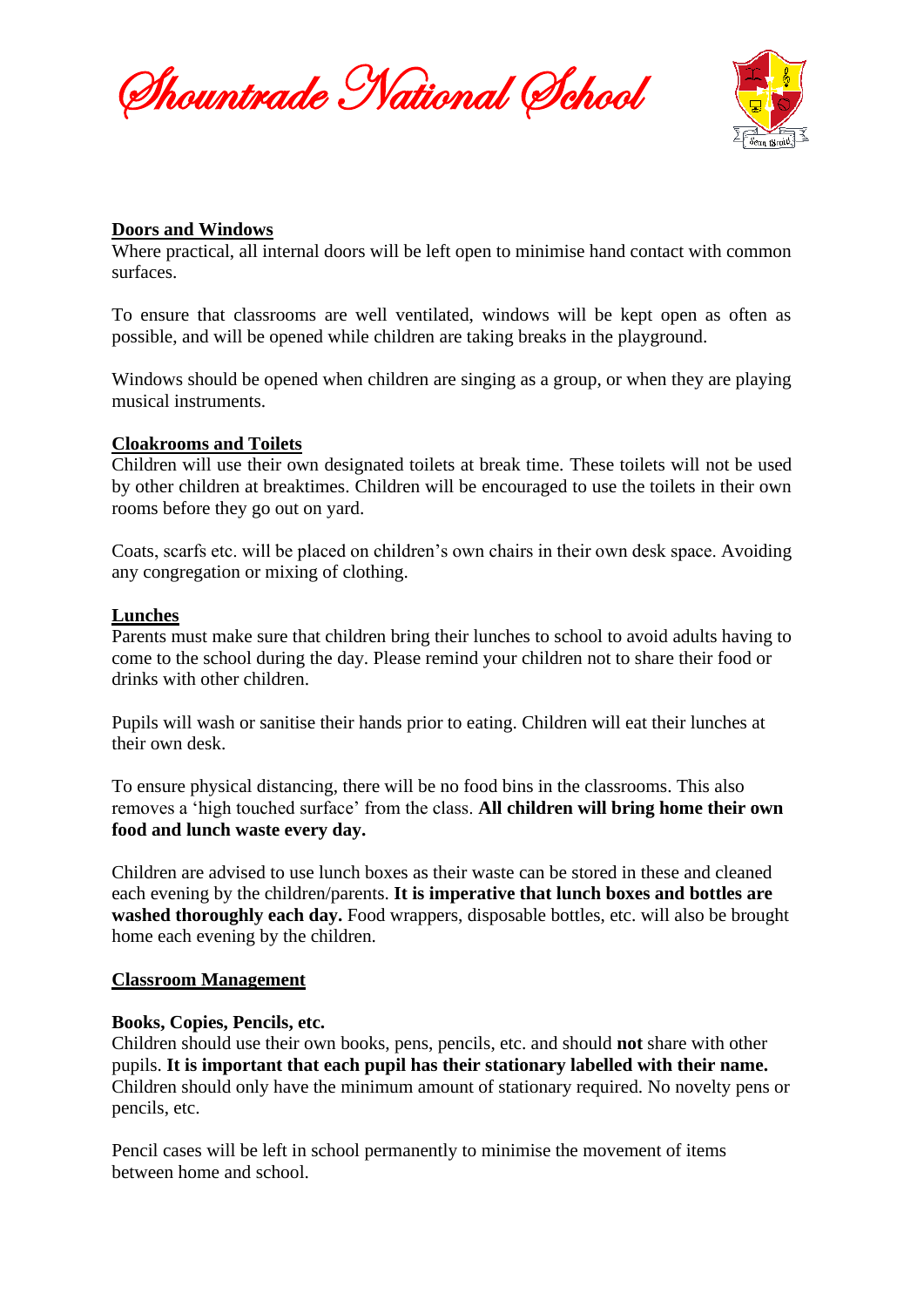Shountrade National School



# **NOTE: Parents need to ensure that stationary is available at home to facilitate homework.**

### **Library Books-Shared Readers**

Children will continue to be allowed to take library books and shared readers home. Each class will have a system in place.

# **Storing Books, Copies, etc.**

The DES guidelines recognise that a common-sense approach is needed in our Primary schools. To that end, every effort will be made to limit interaction within classrooms, to limit contact between class groups and to limit the sharing of common facilities. Children should have their books, copies, etc. in their own pile (boxes) for ease of access. These piles (boxes) should be stored neatly at the end of the school day to facilitate the daily clean.

### **Correcting Classwork/Homework, etc.**

Again, a common sense approach is required here. Teachers will need to develop a system where this can be done safely and easily by them.

### **Uniforms/Tracksuits**

There is no guidance or advice to say that school uniforms or tracksuits should be washed every day and this is probably not practical for most families. However, as our PE tracksuit days are on Wednesday, Thursday and Friday.

As a school we strongly advise that children should wear their school uniforms or tracksuits. **only for school related activities.** So as the chance of any contamination is minimised.

# **Office**

Children should not be sent to the Secretary's Office or to the Reception area to deliver messages.

As far as possible, staff members should not enter the Office area and should speak with the Secretary from the door. Perspex is in place. Maximum of two adults in the office at any time.

# **Photocopying**.

Any staff member who uses the photocopier should clean it down after use with the wipes provided.

# **ICTs**

Devices should be cleaned after use and before they are returned.

# **Visiting Teachers/Coaches**

There will be no visitors to school for 2020/ 2021 for extra- curricular activities- except the possibility of facilitating Coaching for games. This will be further explored will be explored. However, it is not recommended that children from different bubbles would participate in extra-curricular activities at the same time.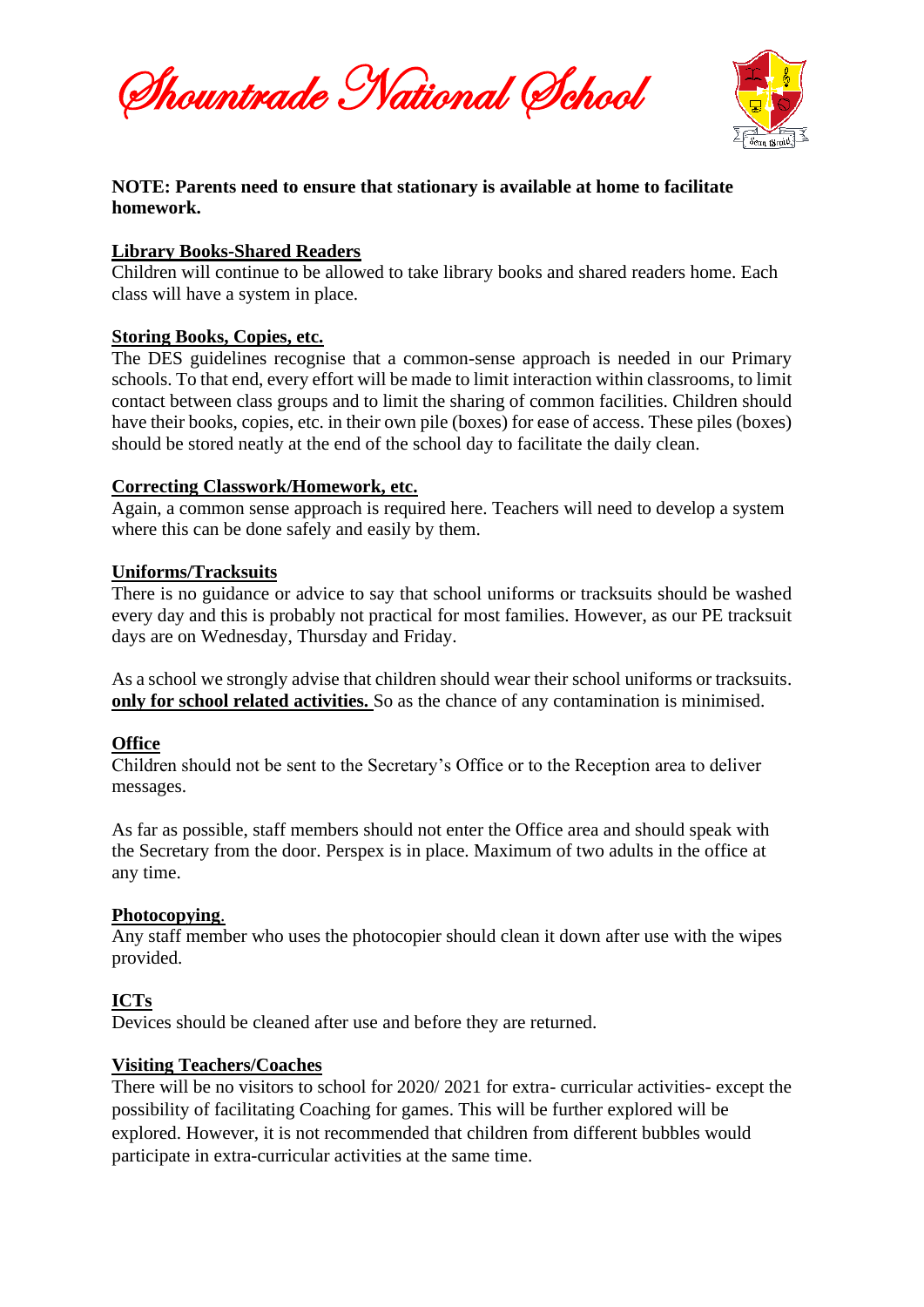Shountrade National School



### **After-School Activities**

Current advice is that non-essential after-school activities should not take place for the time being.

### **Substitute Teachers and SNAs**

A copy of the Covid-19 Response Plan will be provided to each substitute teacher/SNA. Substitutes will be required to complete a Return to the Workplace form before they enter a classroom and will be asked to confirm that they have engaged in the online Induction training.

### **Physical Education and P.E. Equipment**

Physical Education lessons will take place outside when the weather allows. Staff members and pupils may take additional breaks outside during the school day. P.E. equipment will be cleaned fully and returned after use.

#### **Parent/ Teacher Meetings**

We will assess Parent/Teacher Meetings closer to their scheduled time.

**NOTE:** Going forward Parent/ Teacher Meetings will take place in the month of **NOVEMBER**.

#### **Staffroom**

All staff members should maintain a physical distance of 2 metres when they are not engaged in teaching e.g. when they are using the staff room and arriving to work. If 2m cannot be maintained in staff groups, face coverings should be worn.

Staff meetings will be held in large spaces to facilitate physical distancing.

Staff members should bring their own cups, bottles, cutlery, etc. to school and avoid sharing utensils in the staffroom as far as possible. Current staff utensils have been put in storing.

# **Teaching and Learning**

As a staff, we are very aware that the children have been away from school since March 12<sup>th</sup>. We appreciate the time and effort that went into Home Learning, and we recognise the challenges that Home Learning presented for all families.

Each child will be a different place in relation to his/her learning, and we wish to assure you that staff will take that into consideration when planning for Teaching and Learning during the 2020/2021 school year.

The Department of Education and Skills has published Curriculum guidelines for us.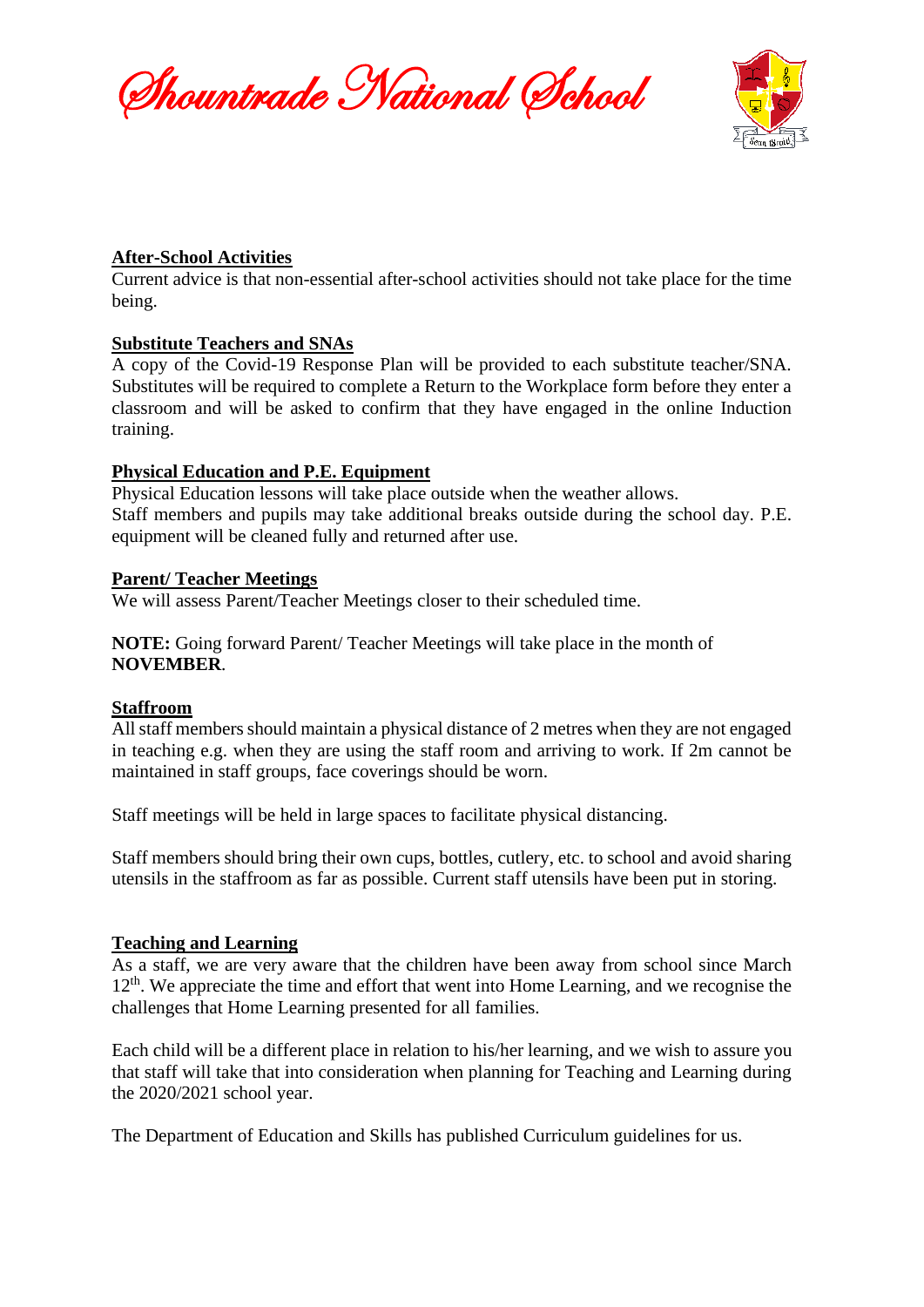Shountrade National School



# **Supporting the Learning of Children who Cannot Attend School**

If a child is not able to attend school for an extended period of time, the class teacher (and/or the Special Education Teacher, where relevant) will provide work to support the child's learning at home and this will be shared with parents/guardians.

The majority of parents have already provided an email address at which the school can contact them to support Home Learning. This will be especially important if the school, or parts of the school have to close due to HSE advice. Parents/ Guardians, if you have not already done so or have changed details, please contact Mary in the office and you will be added to the Contact List for School Communications.

The school will also use **SEESAW** for long term absences or in the event of a pod/class/school closure. Teachers will set up class groups in the first week or two of return-Parent/ Guardian co-operation will be needed here.

# **Wellbeing of the School Community**

We will work on the recommended five principles to support the wellbeing of all our pupils and staff. These are promoting:

- A sense of safety
- A sense of calm
- A sense of belonging and connectedness to school
- A sense of self-efficacy and school-community efficacy
- A sense of hope

# **Continuum of Support**

Our usual practice is to provide support to pupils based on what is known as the Continuum of Support. This is a tiered system that provides Whole School and Classroom Support for all pupils, additional School Support for some pupils, and School Support plus extra targeted intervention for a few pupils with complex needs. Parent/ Guardian letter in early September will explain.

# **The Use of Personal Protective Equipment (PPE)**

Staff members are not required to wear PPE. However, for a limited number of staff, PPE will need to be used occasionally or constantly due to the nature of certain work activities or work areas. This might include roles such as:

- Assisting with intimate care needs
- Where a suspected case of COVID-19 is identified while the school is in operation
- Where staff are particularly vulnerable to infection but are not on the list of those categorised as people in very high-risk groups or may be living with those who are in the very high-risk category.

• When staff members have to move between classrooms to support children with learning needs.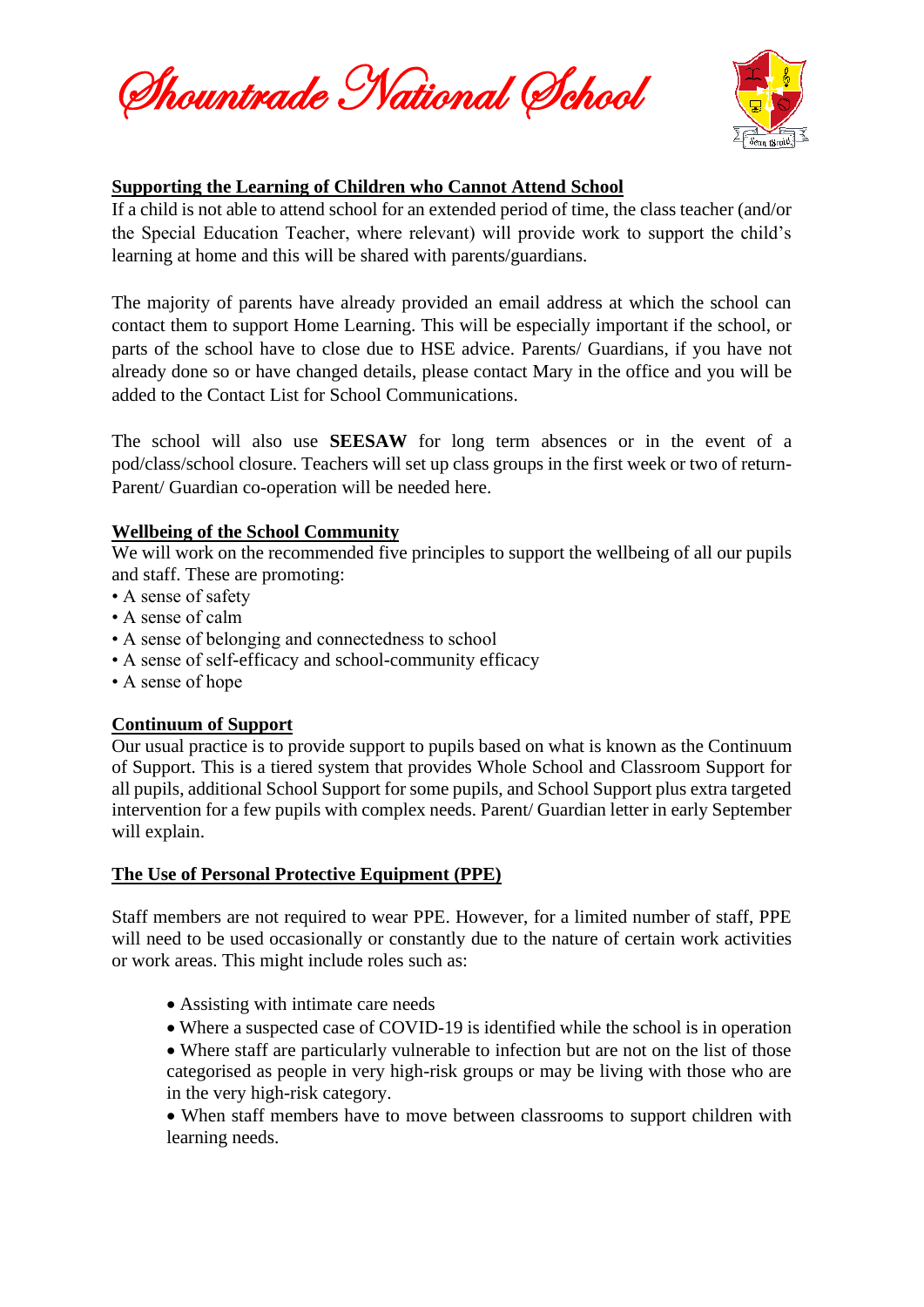Shountrade National School



Appropriate PPE will be available for dealing with suspected COVID-19 cases, intimate care needs and for first aid. Where staff provide healthcare to children with medical needs in the school environment, they will apply standard precautions as per usual.

### **Masks**

The children are not required to wear masks or face coverings-parental/ guardian decision..

2 reusable masks, disposable masks and 1 visor will be provided to each staff member. They should be worn when they cannot maintain 2 metre physical distancing.

### **Gloves**

Gloves will be available on request. There is no need for the children to wear disposable gloves. They are considered inappropriate under the guidelines.

Staff members do not need to wear disposable gloves unless they are looking after a pupil's intimate care needs or administering First Aid.

There will be an emphasis on hand hygiene rather than on the wearing of disposable gloves.

### **Hygiene and Cleaning**

18 sanitiser dispensers have been installed throughout the school and 5 Sanitising stations.

Pupils and staff should perform hand hygiene

- On arrival at school
- Before eating or drinking
- After using the toilet
- After playing outdoors
- When hands are physically dirty (wash with soap and water)
- When they cough or sneeze

Water and soap are available in all the bathrooms, classroom sinks, staff bathrooms and staff room.

Hand hygiene will be promoted and encouraged, and parents/guardians are asked to support the school in reinforcing this message.

In accordance with the DES guidelines, the school will be thoroughly cleaned at least once per day. Particular attention will be focused on frequently touched surfaces – door handles, handrails, chairs/arm rests, communal eating areas, sink and toilet facilities.

All staff will have access to cleaning products and will be required to maintain cleanliness of their own work area, P.E. equipment and used resources. Under no circumstances should these cleaning materials be removed from the building. Staff should thoroughly clean and disinfect their work area before and after use each day.

All classes will have pedal bins for the disposal of hand towels, cleaning cloths. All toilets have hand dryers. Waste will be collected regularly.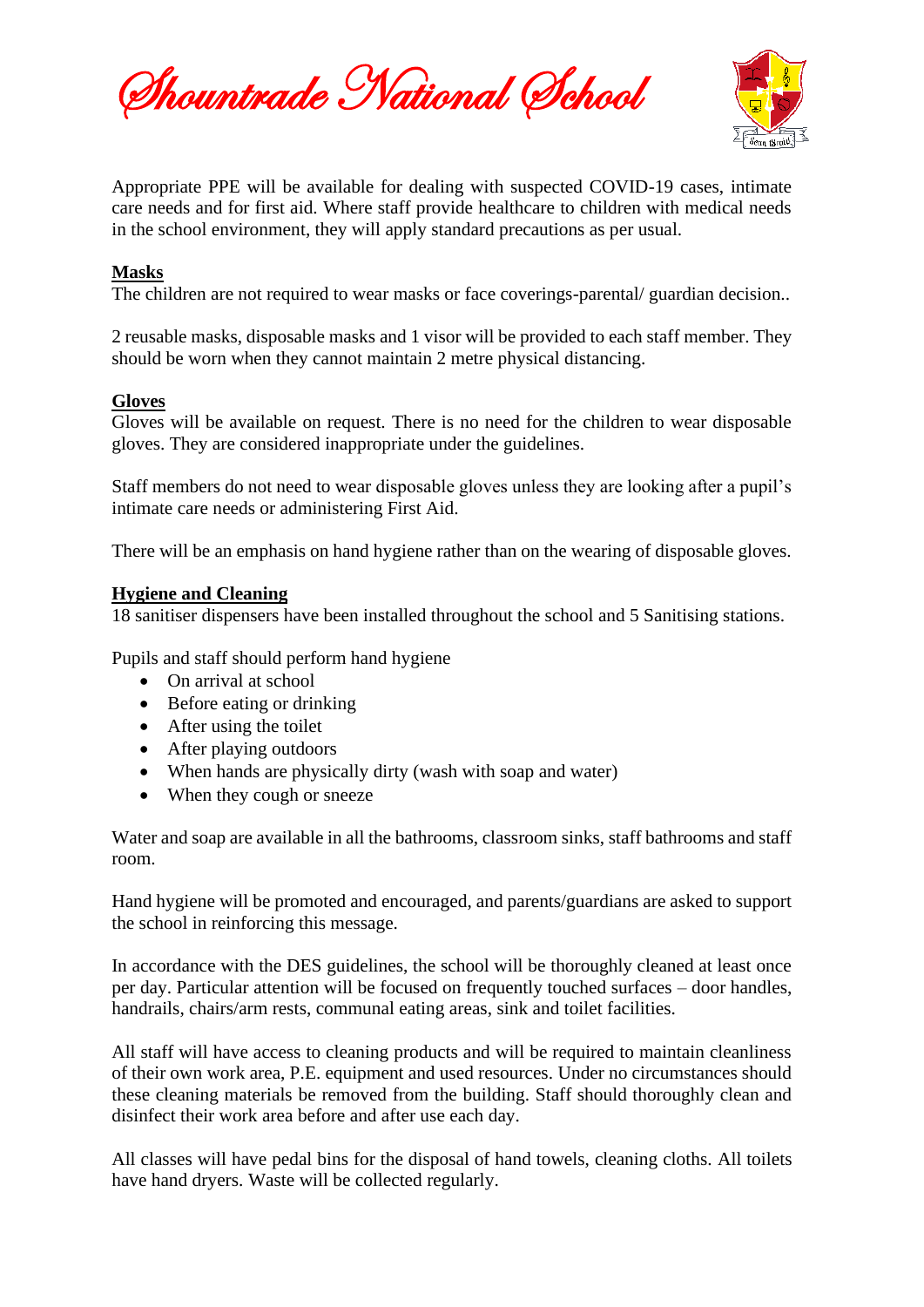Shountrade National School



Staff must use and clean their own equipment and utensils (cup, cutlery, plate etc.)

#### **Illness and Dealing with a Suspected Case of COVID-19**

We love to see all of our children at school every day. However, under the current circumstances, parents/guardians must keep children at home if they display any Covid-19 Symptoms.<https://www2.hse.ie/conditions/coronavirus/symptoms.html>

Staff and children must not attend school if they display any symptoms.

A designated isolation area has been created in the **'HALLA'** room.

If a staff member/pupil displays symptoms of COVID-19 while at school, the following procedure will be implemented:

The pupil will be accompanied to the isolation area. A distance of 2 meters will be maintained. If this is not possible, the person accompanying the child must wear a face covering.

If a pupil has a suspected case, parents/guardians will be contacted immediately by telephone. To help us in this regard, Parents are asked to make sure that their **contact details are kept up to date at all times.**

Staff members who are symptomatic should immediately inform the Principal/Deputy Principal and go to the isolation area.

A face covering will be provided to the staff member/child who is symptomatic.

The staff member or child who is symptomatic should avoid touching people, surfaces and objects.

If the staff member/child is well enough to go home, arrangements will be made for them to be transported home by a family member, as soon as possible.

Anyone who is symptomatic is advised to inform their general practitioner by phone of their symptoms. Public transport of any kind should not be used to travel home.

If the staff member/child is too unwell to go home or advice is required, the school will contact 1850241850 HSE LIVE, 999 or 112 and inform them that the sick person is a Covid-19 suspect.

The isolation area and work areas will be thoroughly cleaned in line with the guidelines.

The HSE will inform any staff/parents who have come into close contact with a diagnosed case via the contact tracing process. The HSE will contact all relevant persons where a diagnosis of COVID-19 is made. The instructions of the HSE should be followed and staff and pupil confidentiality is essential at all times.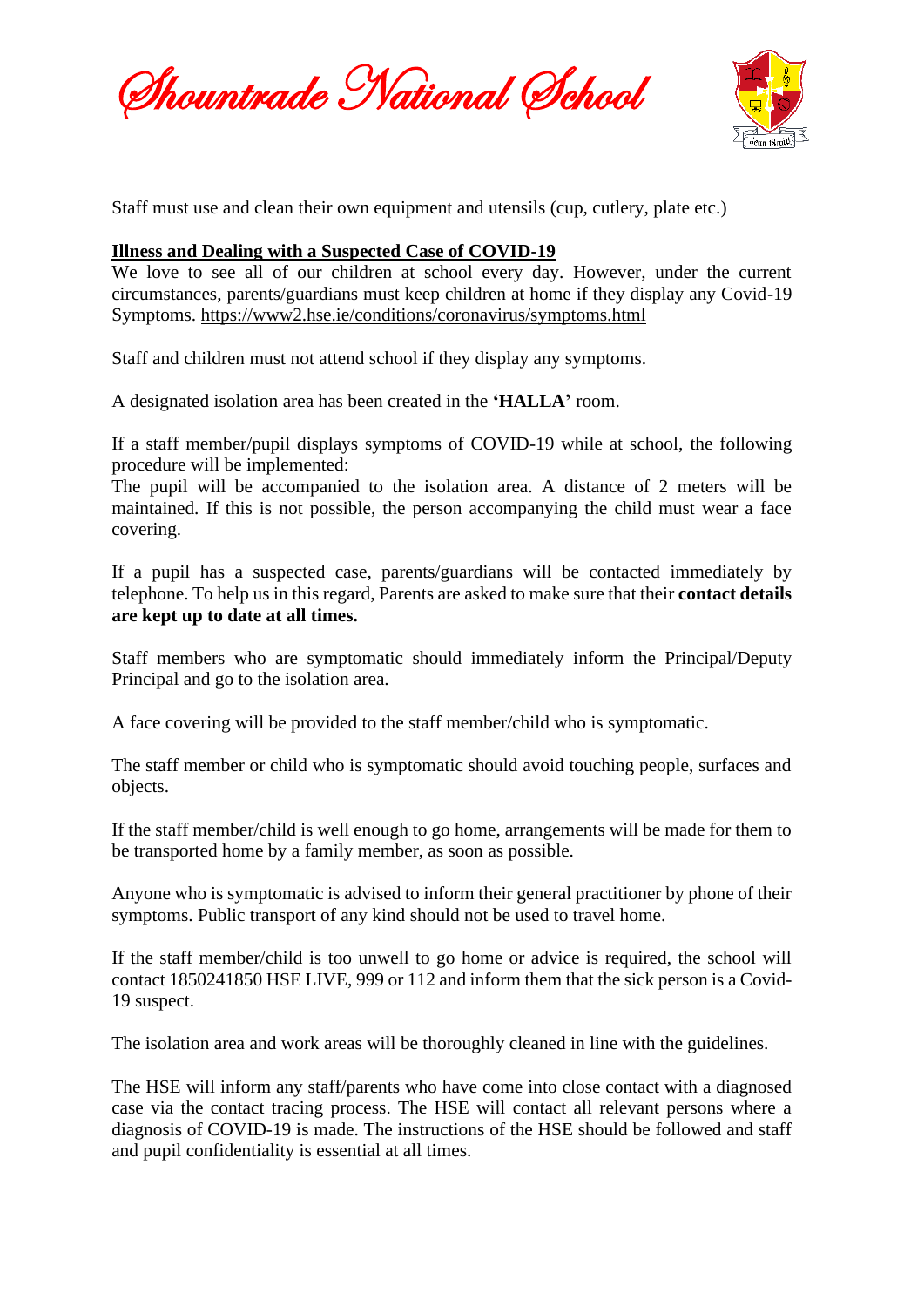Shountrade National School



It is important to remember than any of us can get sick or unwell, and if we do, we need understanding and support from those around us. It is essential that anyone who feels unwell makes that known to the Principal/Deputy Principal as soon as possible.

# *PRACTICALS*

### • **Entrances.**

To avoid crossing paths on entry and exit we are now using 3 access points for pupils.

**RED Entrance=** Fire exit at end of school building.

**WHITE Entrance=** Main school door.

**BLUE Entrance=** Door at the top of school (old Building)

*NOTE-* The pupils entering these areas need to do so through the gate opposite **Entrance** 

### *GATES.*

**RED=** Gate at hurling pitch. **WHITE=** Main school gate **BLUE=** Gate at the top of school wall at old building side.

*Note:-* There are coloured footprints on the school yard to highlight these points of entry.

Junior Infants and 1st/ 2nd Class- **RED entrance** Senior Infants and 3r/ 4th Class- **WHITE entrance** 5 th and 6th Class- **BLUE entrance**

# **1. Dropping pupils to school**

- Nobody is permitted on the school grounds until **8 45 am**. From **8 45 am** children will walk to their classrooms/Bubble and congregating in the school yard or at the school gate is strictly prohibited. If people arrive before **8 45 am** they are asked to wait in their cars.
- Parents/ Guardians of Junior and Senior Infants are permitted to walk their children to the school gate entrance.
- We encourage Parents/ Guardians from  $1<sup>st</sup>$  to  $6<sup>th</sup>$  Class to allow children to enter school as quick as possible and independently if they can.
- This is to avoid any congregating at school gate.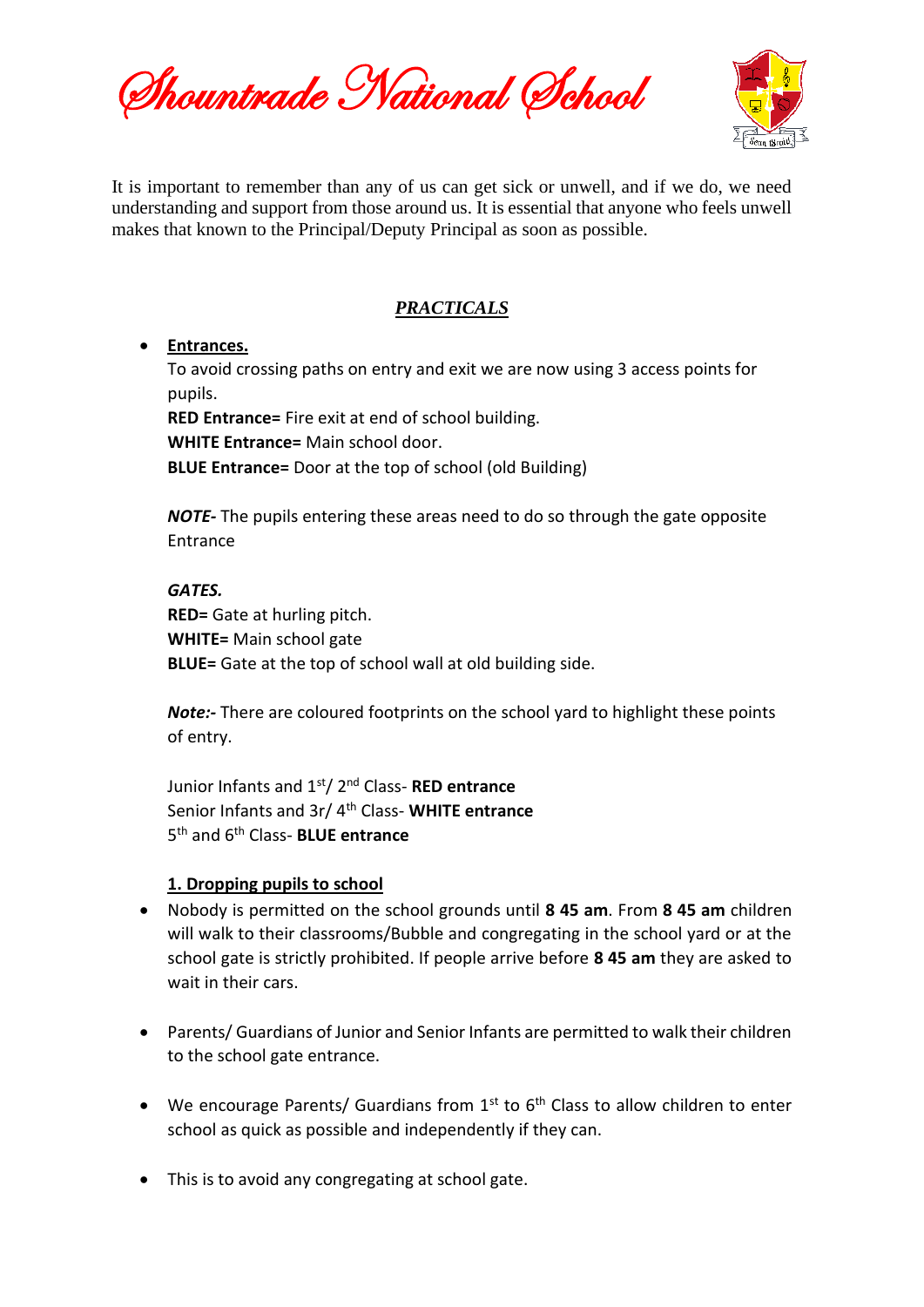Shountrade National School



• Parents/ Guardians are not permitted on the school yard/grounds.

# **2. Collection of pupils.**

- Junior Infants and Senior Infants: At 1 40 pm, infants will be collected Parents/ Guardians of infants are encouraged to adhere to social distancing protocols. Parents of Junior and Senior Infants are permitted to collect their children at the school gate entrance.
- **•** 1<sup>st</sup> Class to 6<sup>th</sup> Class:- **Staggered**

At 2 40 pm children will leave the school in a staggered manner.  $1<sup>st</sup>/2<sup>nd</sup>/3<sup>rd</sup>/4<sup>th</sup>$  will leave at 2 40 pm, and  $5<sup>th</sup>$  and  $6<sup>th</sup>$  will leave at 2 45 am. We encourage Parents/ Guardians from  $1^{st}$  to  $6^{th}$  Class to encourage their child/ children to make their way from the school yard to Parent/ Guardian as quick as possible and independently if they can.

• This is to avoid any **congregating at school gate**. **NOTE**: Supervision will be on the school yard until **2.50pm**

**This system will apply rain, hail or shine so please ensure that your child comes to school prepared for the weather everyday! - thank you.**

# **3. Break Times.**

**Breaks-** *Staggered***-There are 3 designated yards sections NOTE-Classes/Bubbles will not be mixing during break times**

• **SOS:**

Junior Infants/ Senior Infant/ 1st Class and 2nd Class 10.50 to 11.00

3<sup>rd</sup>/ 4<sup>th</sup>/5<sup>th</sup> and 6<sup>th</sup> class 11.00 to 11.10

• **LÓN:**

Junior Infants/ Senior Infant/ 1st Class and 2nd Class 12.30 to 1.00

3<sup>rd</sup>/ 4<sup>th</sup>/5<sup>th</sup> and 6<sup>th</sup> class 1.00 to 1.30